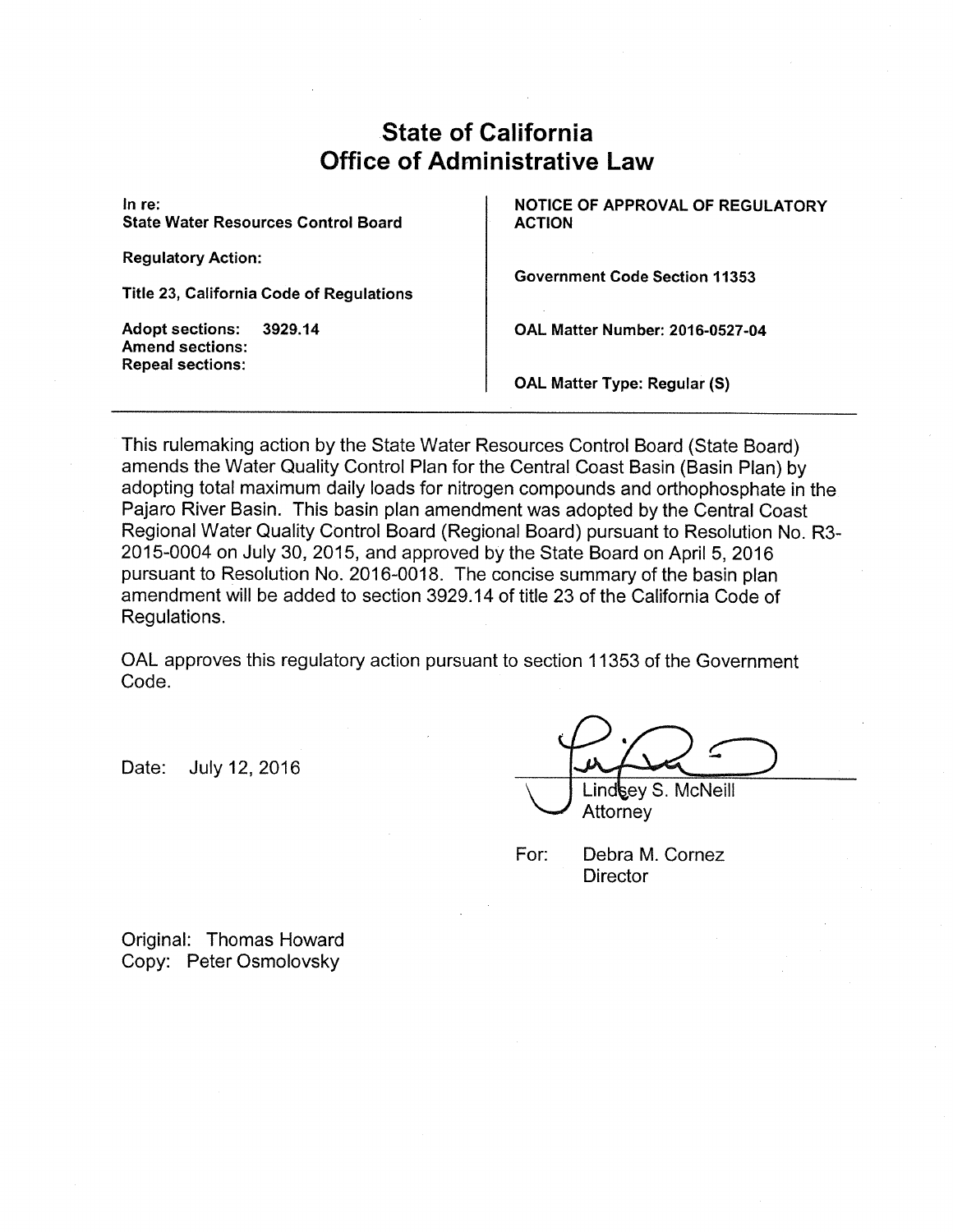| <b>OFFICE OF ADMINISTRATIVE LAW</b><br>STATE OF C<br><b>NOTICE PUBLICATION/REGULATIONS SUBM</b>                                                                                                                                                                                                                                                          | <b>SP (5</b>                                                                                                                                                                       |                                                                                                                                                               | See instructions on<br>reverse)                                                                               | For use by Secretary of State only                                                                                |
|----------------------------------------------------------------------------------------------------------------------------------------------------------------------------------------------------------------------------------------------------------------------------------------------------------------------------------------------------------|------------------------------------------------------------------------------------------------------------------------------------------------------------------------------------|---------------------------------------------------------------------------------------------------------------------------------------------------------------|---------------------------------------------------------------------------------------------------------------|-------------------------------------------------------------------------------------------------------------------|
| STD. 400 (REV, 01-2013)<br>NOTICE FILE NUMBER<br><b>OAL FILE</b>                                                                                                                                                                                                                                                                                         |                                                                                                                                                                                    | REGULATORY ACTION NUMBER                                                                                                                                      | <b>EMERGENCY NUMBER</b>                                                                                       |                                                                                                                   |
| <b>NUMBERS</b><br>z-                                                                                                                                                                                                                                                                                                                                     | For use by Office of Administrative Law (OAL) only                                                                                                                                 | ni vonish qaytdan yomay                                                                                                                                       |                                                                                                               | ENDORSED - FILED<br>in the office of the Secretary of State<br>of the State of California                         |
|                                                                                                                                                                                                                                                                                                                                                          |                                                                                                                                                                                    | $2016$ $JJJL$ $11$                                                                                                                                            | 3:27<br>OFFICE OF                                                                                             | <b>JUL 12 2016</b><br>$1:49R$ M                                                                                   |
|                                                                                                                                                                                                                                                                                                                                                          |                                                                                                                                                                                    |                                                                                                                                                               |                                                                                                               |                                                                                                                   |
| <b>NOTICE</b><br><b>AGENCY WITH RULEMAKING AUTHORITY</b><br><b>State Water Resources Control Board</b>                                                                                                                                                                                                                                                   |                                                                                                                                                                                    |                                                                                                                                                               | <b>REGULATIONS</b>                                                                                            | <b>AGENCY FILE NUMBER (If any)</b><br><b>Resolution No. R3-2015-0004</b>                                          |
| A. PUBLICATION OF NOTICE (Complete for publication in Notice Register)                                                                                                                                                                                                                                                                                   |                                                                                                                                                                                    |                                                                                                                                                               |                                                                                                               |                                                                                                                   |
| 1. SUBJECT OF NOTICE                                                                                                                                                                                                                                                                                                                                     |                                                                                                                                                                                    | TITLE(S)                                                                                                                                                      | <b>FIRST SECTION AFFECTED</b>                                                                                 | 2. REQUESTED PUBLICATION DATE                                                                                     |
| 3. NOTICE TYPE<br>Notice re Proposed<br>Other<br><b>Regulatory Action</b>                                                                                                                                                                                                                                                                                |                                                                                                                                                                                    | 4. AGENCY CONTACT PERSON                                                                                                                                      | <b>TELEPHONE NUMBER</b><br>오스 경제로 일어 올려 갔다                                                                    | <b>FAX NUMBER (Optional)</b>                                                                                      |
| <b>ACTION ON PROPOSED NOTICE</b><br><b>OAL USE</b><br>Approved as<br><b>ONLY</b><br>Submitted                                                                                                                                                                                                                                                            | Approved as<br><b>Modified</b>                                                                                                                                                     | Disapproved/<br>Withdrawn                                                                                                                                     | <b>NOTICE REGISTER NUMBER</b>                                                                                 | <b>PUBLICATION DATE</b>                                                                                           |
| B. SUBMISSION OF REGULATIONS (Complete when submitting regulations)                                                                                                                                                                                                                                                                                      |                                                                                                                                                                                    |                                                                                                                                                               |                                                                                                               |                                                                                                                   |
|                                                                                                                                                                                                                                                                                                                                                          |                                                                                                                                                                                    |                                                                                                                                                               |                                                                                                               |                                                                                                                   |
|                                                                                                                                                                                                                                                                                                                                                          | <b>ADOPT</b>                                                                                                                                                                       |                                                                                                                                                               |                                                                                                               | 1b. ALL PREVIOUS RELATED OAL REGULATORY ACTION NUMBER(S)<br><del>per agency</del>                                 |
| <b>SECTION(S) AFFECTED</b><br>(List all section number(s)<br>individually. Attach                                                                                                                                                                                                                                                                        | <b>AMEND</b><br>REFEAL                                                                                                                                                             |                                                                                                                                                               | add section 3929.14 to: CCR Title 23, Division 4, Chapter 1, Article 3-                                       |                                                                                                                   |
| 1a. SUBJECT OF REGULATION(S)<br>TMDLs for nutrients in streams of the Pajaro River basin<br>2. SPECIFY CALIFORNIA CODE OF REGULATIONS TITLE(S) AND SECTION(S) (Including title 26, if toxics related)<br>additional sheet if needed.)<br>TITLE(S)<br>23                                                                                                  |                                                                                                                                                                                    |                                                                                                                                                               |                                                                                                               | $LM$ equest $7/n/20$                                                                                              |
| 3. TYPE OF FILING<br>Regular Rulemaking (Gov.<br>Code §11346)<br>Resubmittal of disapproved or<br>withdrawn nonemergency<br>filing (Gov. Code §§11349.3,<br>11349.4)<br>Emergency (Gov. Code,<br>§11346.1(b))                                                                                                                                            | before the emergency regulation was adopted or<br>within the time period required by statute.<br>Resubmittal of disapproved or withdrawn<br>emergency filing (Gov. Code, §11346.1) | Certificate of Compliance: The agency officer named<br>below certifies that this agency complied with the<br>provisions of Gov. Code §§11346.2-11347.3 either | <b>Emergency Readopt (Gov.</b><br>Code, §11346.1(h))<br>File & Print<br>Other (Specify) Gov't code 11353<br>M | <b>Changes Without Regulatory</b><br>Effect (Cal. Code Regs., title<br>1.5100)<br>Print Only                      |
| 4. ALL BEGINNING AND ENDING DATES OF AVAILABILITY OF MODIFIED REGULATIONS AND/OR MATERIAL ADDED TO THE RULEMAKING FILE (Cal. Code Regs. title 1, 544 and Gov. Code §11347.1)<br>5. EFFECTIVE DATE OF CHANGES (Gov. Code, §§ 11343.4, 11346.1(d); Cal. Code Regs., title 1, §100)<br>Effective January 1, April 1, July 1, or                             | Effective on filing with                                                                                                                                                           | §100 Changes Without                                                                                                                                          | Effective                                                                                                     |                                                                                                                   |
| October 1 (Gov. Code §11343.4(a))<br>Department of Finance (Form STD. 399) (SAM §6660)                                                                                                                                                                                                                                                                   | Secretary of State                                                                                                                                                                 | <b>Regulatory Effect</b>                                                                                                                                      | other (Specify)<br><b>Fair Political Practices Commission</b>                                                 | Upon Approval (Gov't Code 11353)<br><b>State Fire Marshal</b>                                                     |
| Other (Specify)                                                                                                                                                                                                                                                                                                                                          |                                                                                                                                                                                    | <b>TELEPHONE NUMBER</b><br>(805) 549-3699                                                                                                                     | FAX NUMBER (Optional)                                                                                         | <b>E-MAIL ADDRESS (Optional)</b>                                                                                  |
| I certify that the attached copy of the regulation(s) is a true and correct copy<br>of the regulation(s) identified on this form, that the information specified on this form<br>is true and correct, and that I am the head of the agency taking this action,<br>or a designee of the head of the agency, and am authorized to make this certification. |                                                                                                                                                                                    |                                                                                                                                                               |                                                                                                               | pete.osmolovsky@waterboards.cag<br>For use by Office of Administrative Law (OAL) only<br><b>ENDORSED APPROVED</b> |
| 6. CHECK IF THESE REGULATIONS REQUIRE NOTICE TO, OR REVIEW, CONSULTATION, APPROVAL OR CONCURRENCE BY, ANOTHER AGENCY OR ENTITY<br>7. CONTACT PERSON<br>Peter Osmolovsky, Central Coast Water Board staff<br>8.<br>SIGNATURE_OF AGENGY HEAD OR DESIGNEE<br>$I\alpha$<br>WW<br>TYPED NAME AND TITLE OF SIGNATORY                                           |                                                                                                                                                                                    | <b>DATE</b><br>June 7, 2016                                                                                                                                   |                                                                                                               | <b>JUL 12 2016</b>                                                                                                |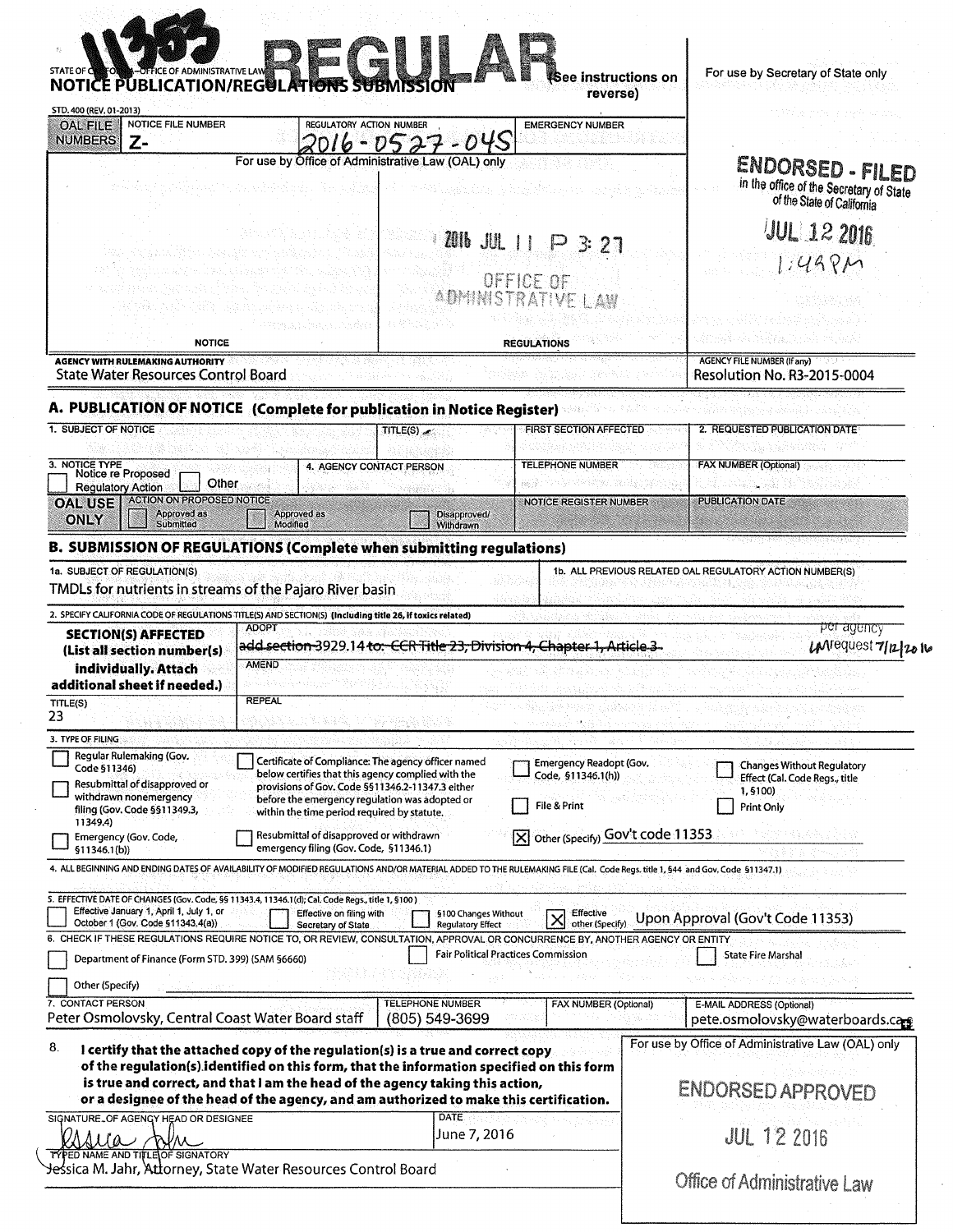| STD. 400 (RDV, 01-2013)                                                               |                                                                                                                       |                                                                                                  | A DANSTRATIVE LA <b>DE LA CARRA DE LA CARRA DE LA CARRA DE LA CARRA DE LA CARRA DE LA CARRA DE LA CARRA DE LA CARRA DE LA CARRA DE LA CARRA DE LA CARRA DE LA CARRA DE LA CARRA DE LA CARRA DE LA CARRA DE LA CARRA DE LA CARRA </b>                                                                                                                             | reverse)                                                                                                                                                                     | (See instructions on                                                                         |
|---------------------------------------------------------------------------------------|-----------------------------------------------------------------------------------------------------------------------|--------------------------------------------------------------------------------------------------|------------------------------------------------------------------------------------------------------------------------------------------------------------------------------------------------------------------------------------------------------------------------------------------------------------------------------------------------------------------|------------------------------------------------------------------------------------------------------------------------------------------------------------------------------|----------------------------------------------------------------------------------------------|
| <b>OAL FILE</b><br><b>NUMBERS</b>                                                     | NOTICE FILE NUMBER<br>$Z-$                                                                                            |                                                                                                  | REGULATORY ACTION NUMBER<br>0527                                                                                                                                                                                                                                                                                                                                 | <b>EMERGENCY NUMBER</b>                                                                                                                                                      |                                                                                              |
|                                                                                       |                                                                                                                       |                                                                                                  | For use by Office of Administrative Law (OAL) only                                                                                                                                                                                                                                                                                                               |                                                                                                                                                                              |                                                                                              |
|                                                                                       |                                                                                                                       |                                                                                                  |                                                                                                                                                                                                                                                                                                                                                                  |                                                                                                                                                                              |                                                                                              |
|                                                                                       |                                                                                                                       |                                                                                                  |                                                                                                                                                                                                                                                                                                                                                                  | 2016 MAY 27 P 3: 43                                                                                                                                                          |                                                                                              |
|                                                                                       |                                                                                                                       |                                                                                                  |                                                                                                                                                                                                                                                                                                                                                                  |                                                                                                                                                                              |                                                                                              |
|                                                                                       |                                                                                                                       |                                                                                                  |                                                                                                                                                                                                                                                                                                                                                                  | OFFICE OF<br>AOMINISTRATIVE LAW                                                                                                                                              |                                                                                              |
|                                                                                       |                                                                                                                       |                                                                                                  |                                                                                                                                                                                                                                                                                                                                                                  |                                                                                                                                                                              |                                                                                              |
|                                                                                       |                                                                                                                       |                                                                                                  |                                                                                                                                                                                                                                                                                                                                                                  |                                                                                                                                                                              |                                                                                              |
| <b>NOTICE</b>                                                                         |                                                                                                                       |                                                                                                  | <b>REGULATIONS</b>                                                                                                                                                                                                                                                                                                                                               |                                                                                                                                                                              |                                                                                              |
| <b>AGENCY WITH RULEMAKING AUTHORITY</b><br><b>State Water Resources Control Board</b> |                                                                                                                       |                                                                                                  |                                                                                                                                                                                                                                                                                                                                                                  | <b>AGENCY FILE NUMBER (If any)</b><br>Resolution No. 33-2015-0004                                                                                                            |                                                                                              |
|                                                                                       |                                                                                                                       |                                                                                                  | A. PUBLICATION OF NOTICE (Complete for publication in Notice Register)                                                                                                                                                                                                                                                                                           |                                                                                                                                                                              |                                                                                              |
| 1. SUBJECT OF NOTICE                                                                  |                                                                                                                       |                                                                                                  | TITLE(S)                                                                                                                                                                                                                                                                                                                                                         | <b>FIRST SECTION AFFECTED</b>                                                                                                                                                | 2. REQUESTED PUBLICATION DATE                                                                |
| 3. NOTICE TYPE<br><b>Regulatory Action</b>                                            | Notice re Proposed<br>Other                                                                                           |                                                                                                  | 4. AGENCY CONTACT PERSON                                                                                                                                                                                                                                                                                                                                         | TELEPHONE NUMBER                                                                                                                                                             | <b>FAX NUMBER (Optional)</b>                                                                 |
| <b>OAL USE</b><br><b>ONLY</b>                                                         | <b>ACTION ON PROPOSED NOTICE</b><br>Approved as                                                                       | Approved as                                                                                      | Disapproved/                                                                                                                                                                                                                                                                                                                                                     | <b>NOTICE REGISTER NUMBER</b>                                                                                                                                                | <b>PUBLICATION DATE</b>                                                                      |
|                                                                                       | Submitted                                                                                                             | <b>Modified</b>                                                                                  | Withdrawn<br><b>B. SUBMISSION OF REGULATIONS (Complete when submitting regulations)</b>                                                                                                                                                                                                                                                                          |                                                                                                                                                                              |                                                                                              |
|                                                                                       | TMDLs for nutrients in streams of the Pajaro River basin<br><b>SECTION(S) AFFECTED</b><br>(List all section number(s) | <b>ADOPT</b>                                                                                     | 2. SPECIFY CALIFORNIA CODE OF REGULATIONS TITLE(S) AND SECTION(S) (Including title 26, if toxics related)                                                                                                                                                                                                                                                        | add section 3929.14 to: CCR Title 23, Division 4, Chapter 1, Article 3                                                                                                       | per agency<br>LM request 7/2/2016                                                            |
|                                                                                       | individually. Attach<br>additional sheet if needed.)                                                                  | <b>AMEND</b><br><b>REPEAL</b>                                                                    |                                                                                                                                                                                                                                                                                                                                                                  |                                                                                                                                                                              |                                                                                              |
| TITLE(S)<br>23                                                                        |                                                                                                                       |                                                                                                  |                                                                                                                                                                                                                                                                                                                                                                  |                                                                                                                                                                              |                                                                                              |
| 3. TYPE OF FILING                                                                     |                                                                                                                       |                                                                                                  |                                                                                                                                                                                                                                                                                                                                                                  |                                                                                                                                                                              |                                                                                              |
| Code §11346)                                                                          | Regular Rulemaking (Gov.<br>Resubmittal of disapproved or<br>withdrawn nonemergency<br>filing (Gov. Code §§11349.3,   |                                                                                                  | Certificate of Compliance: The agency officer named<br>below certifies that this agency complied with the<br>provisions of Gov. Code §§11346.2-11347.3 either<br>before the emergency regulation was adopted or<br>within the time period required by statute.                                                                                                   | Emergency Readopt (Gov.<br>Code, §11346.1(h))<br>File & Print                                                                                                                | <b>Changes Without Regulatory</b><br>Effect (Cal. Code Regs., title<br>1,5100)<br>Print Only |
| 11349.4)<br>\$11346.1(b)                                                              | Emergency (Gov. Code,                                                                                                 |                                                                                                  | Resubmittal of disapproved or withdrawn<br>emergency filing (Gov. Code, §11346.1)                                                                                                                                                                                                                                                                                | X Other (Specify) Gov't code 11353                                                                                                                                           |                                                                                              |
|                                                                                       |                                                                                                                       |                                                                                                  |                                                                                                                                                                                                                                                                                                                                                                  | 4. ALL BEGINNING AND ENDING DATES OF AVAILABILITY OF MODIFIED REGULATIONS AND/OR MATERIAL ADDED TO THE RULEMAKING FILE (Cal. Code Regs. title 1, 544 and Gov. Code §11347.1) |                                                                                              |
|                                                                                       |                                                                                                                       | 5. EFFECTIVE DATE OF CHANGES (Gov. Code, §§ 11343.4, 11346.1(d); Cal. Code Regs., title 1, §100) | Effective on filing with<br>§100 Changes Without                                                                                                                                                                                                                                                                                                                 | Effective                                                                                                                                                                    |                                                                                              |
|                                                                                       | Effective January 1, April 1, July 1, or                                                                              |                                                                                                  |                                                                                                                                                                                                                                                                                                                                                                  | $\times$<br>other (Specify)                                                                                                                                                  | Upon Approval (Gov't Code 11353)                                                             |
|                                                                                       | October 1 (Gov. Code §11343.4(a))                                                                                     | Secretary of State                                                                               | <b>Regulatory Effect</b>                                                                                                                                                                                                                                                                                                                                         |                                                                                                                                                                              |                                                                                              |
|                                                                                       | Department of Finance (Form STD. 399) (SAM §6660)                                                                     |                                                                                                  |                                                                                                                                                                                                                                                                                                                                                                  | 6. CHECK IF THESE REGULATIONS REQUIRE NOTICE TO, OR REVIEW, CONSULTATION, APPROVAL OR CONCURRENCE BY, ANOTHER AGENCY OR ENTITY<br><b>Fair Political Practices Commission</b> | <b>State Fire Marshal</b>                                                                    |
| Other (Specify)                                                                       |                                                                                                                       |                                                                                                  |                                                                                                                                                                                                                                                                                                                                                                  |                                                                                                                                                                              |                                                                                              |
|                                                                                       | Peter Osmolovsky, Central Coast Water Board staff                                                                     |                                                                                                  | <b>TELEPHONE NUMBER</b><br>(805) 549-3699                                                                                                                                                                                                                                                                                                                        | FAX NUMBER (Optional)                                                                                                                                                        | E-MAIL ADDRESS (Optional)                                                                    |
| 7. CONTACT PERSON<br>8.                                                               | SIGNATURE OF AGENCY HEAD OR DESIGNEE                                                                                  |                                                                                                  | I certify that the attached copy of the regulation(s) is a true and correct copy<br>of the regulation(s) identified on this form, that the information specified on this form<br>is true and correct, and that I am the head of the agency taking this action,<br>or a designee of the head of the agency, and am authorized to make this certification.<br>DATE |                                                                                                                                                                              | pete.osmolovsky@waterboards.cag<br>For use by Office of Administrative Law (OAL) only        |
|                                                                                       | <b>TYPED NAME AND TITLE OF SIGNATORY</b>                                                                              |                                                                                                  | $5 - 18 - 16$                                                                                                                                                                                                                                                                                                                                                    |                                                                                                                                                                              |                                                                                              |

 $\overline{\phantom{a}}$